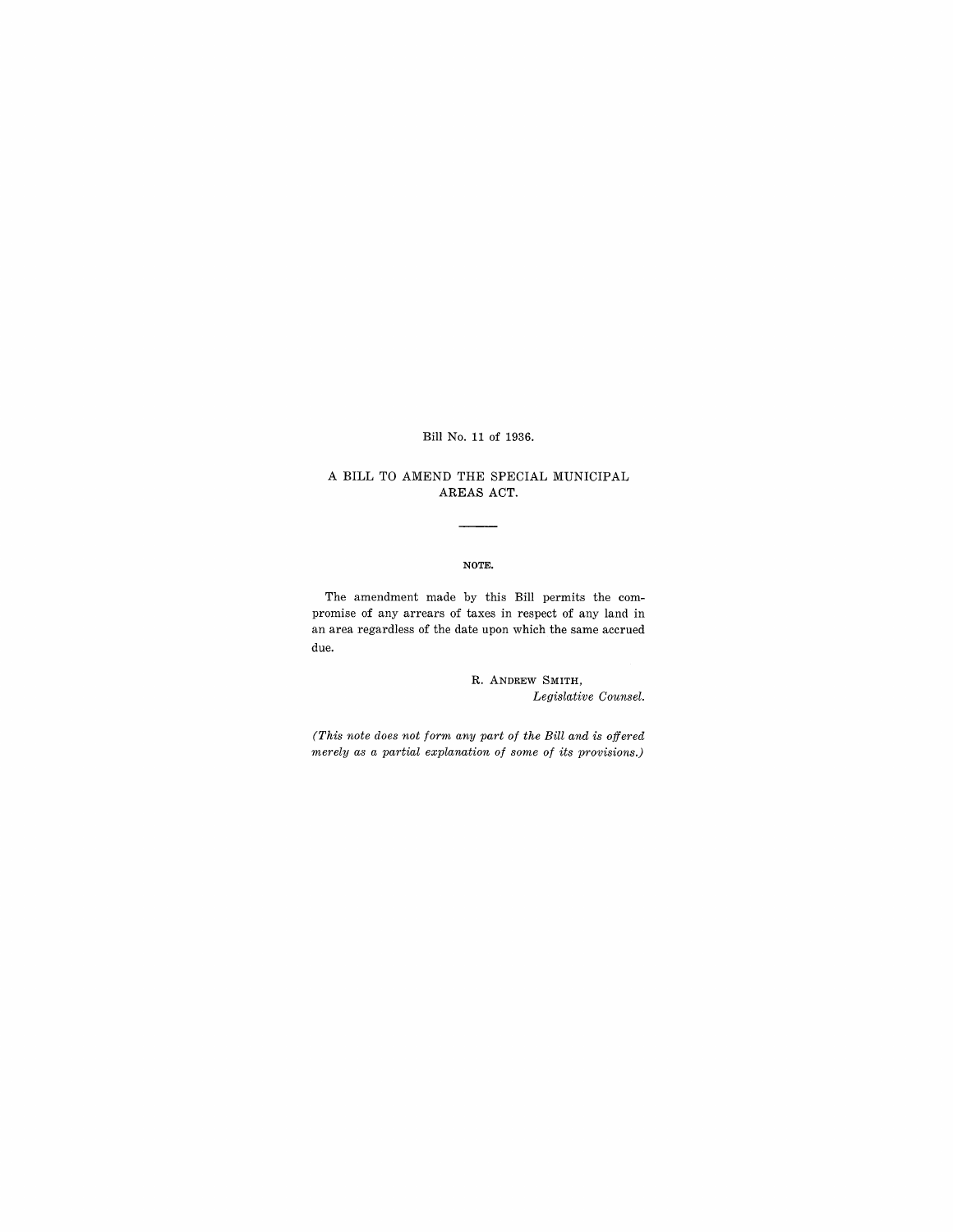# **BILL**

## No. 11 of 1936.

An Act to amend The Special Municipal Areas Act.

#### *(Assented to* , 1936.)

**HIS** MAJESTY, by and with the advice and consent of the Legislative Assembly of the Province of Alberta, enacts as follows:

**1.** This Act may be cited as *"The Special Municipal Areas Act Amendment Act, 1936."* 

**2.** The Special Municipal Areas Act, being chapter 61 of the Statutes of Alberta, 1934, is hereby amended as to section 3 thereof by striking out the words and figures "which accrued before the first day of January, 1933

**3.** This Act shall come into force on the day upon which it is assented to.